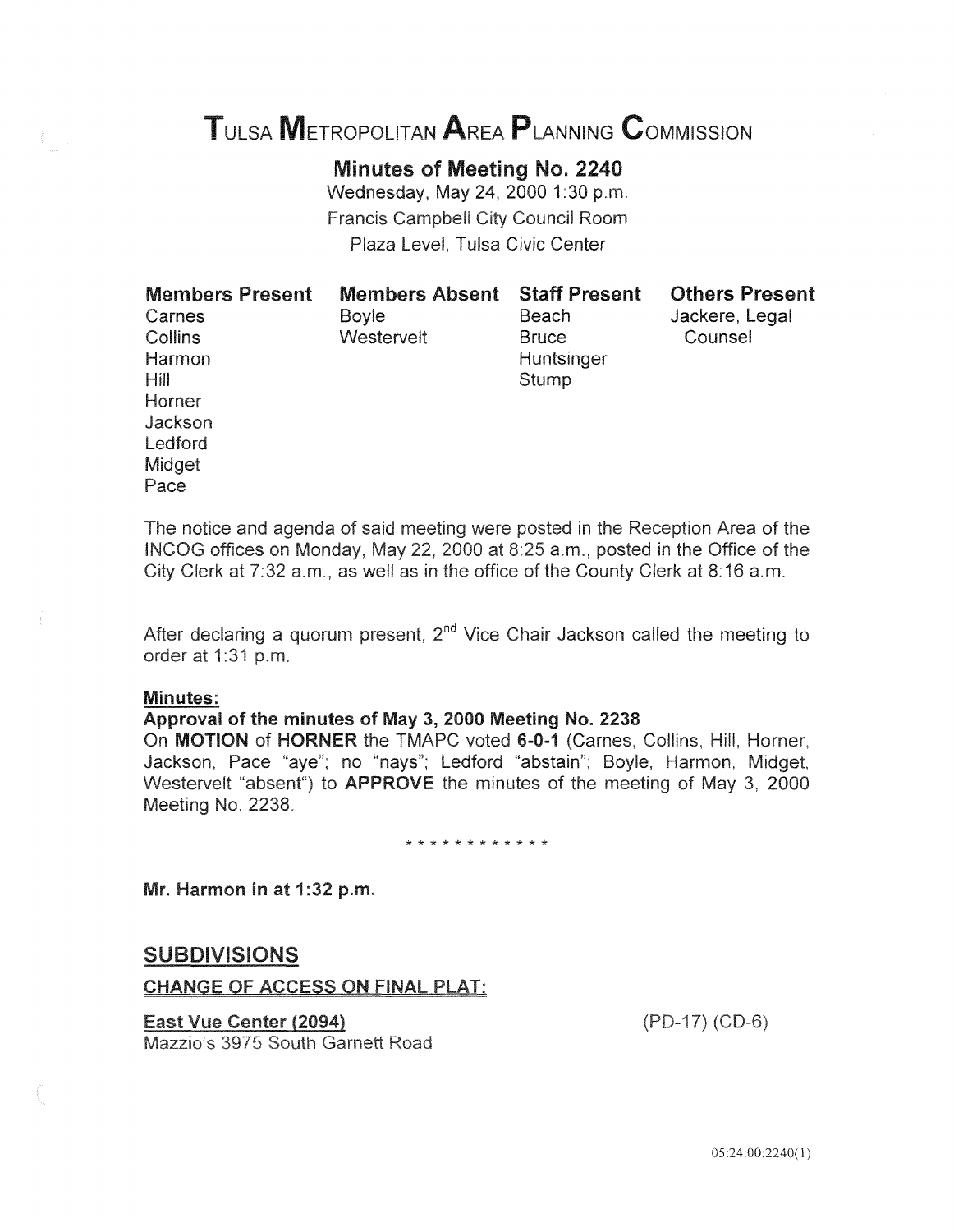## Staff Recommendation:

The proposal is to change the platted access along Garnett Road to provide a 40-foot access at the existing driveway of the Mazzio's Pizza restaurant.

The Traffic Engineer has reviewed and approved the changes.

Staff recommends APPROVAL.

## TMAPC Action; 8 members present:

On MOTION of HORNER, the TMAPC voted 8-0-0 (Carnes, Collins, Harmon, Hill, Horner, Jackson, Ledford, Pace "aye"; no "nays"; none "abstaining"; Boyle, Midget, Westervelt "absent") to **APPROVE** the change of access on final plat for East Vue Center as recommended by staff.

\* \* \* \* \* \* \* \* \* \* w \*

Mr. Midget in at 1:35 p.m.

## **PLAT WAIVER:**

BOA-18722 (383) (PD-18) (CD-7)

Southeast corner of East 61<sup>st</sup> Street and South Hudson Avenue

## Staff Recommendation:

Trigger: Special Exception to allow Children's Nursery (U.U.5) on a lot in the OL district, approved by BOA 4/25/00.

#### PURPOSE:

To remodel an existing one-story brick office structure (approximately 6600 SF) for use as a children's nursery.

#### GENERAL:

The subject property is lot 1, block 1 of the amended plat of Warren Center East. It is located at the southeast corner of 61<sup>st</sup> and Hudson The site is in an area of office, commercial and multifamily residential uses.

#### **STREETS:**

The site is bounded by 61<sup>st</sup> Street on the north and Hudson Avenue on the west. It is accessed off of 61<sup>st</sup> in the eastern portion of the site and off of Hudson in the southern portion of the site.

It appears that the existing access points off of 61<sup>st</sup> and Hudson do not coincide with the access as shown on the plat.

## **SEWER:**

Sanitary sewer is present along the south side of 61<sup>st</sup> Street.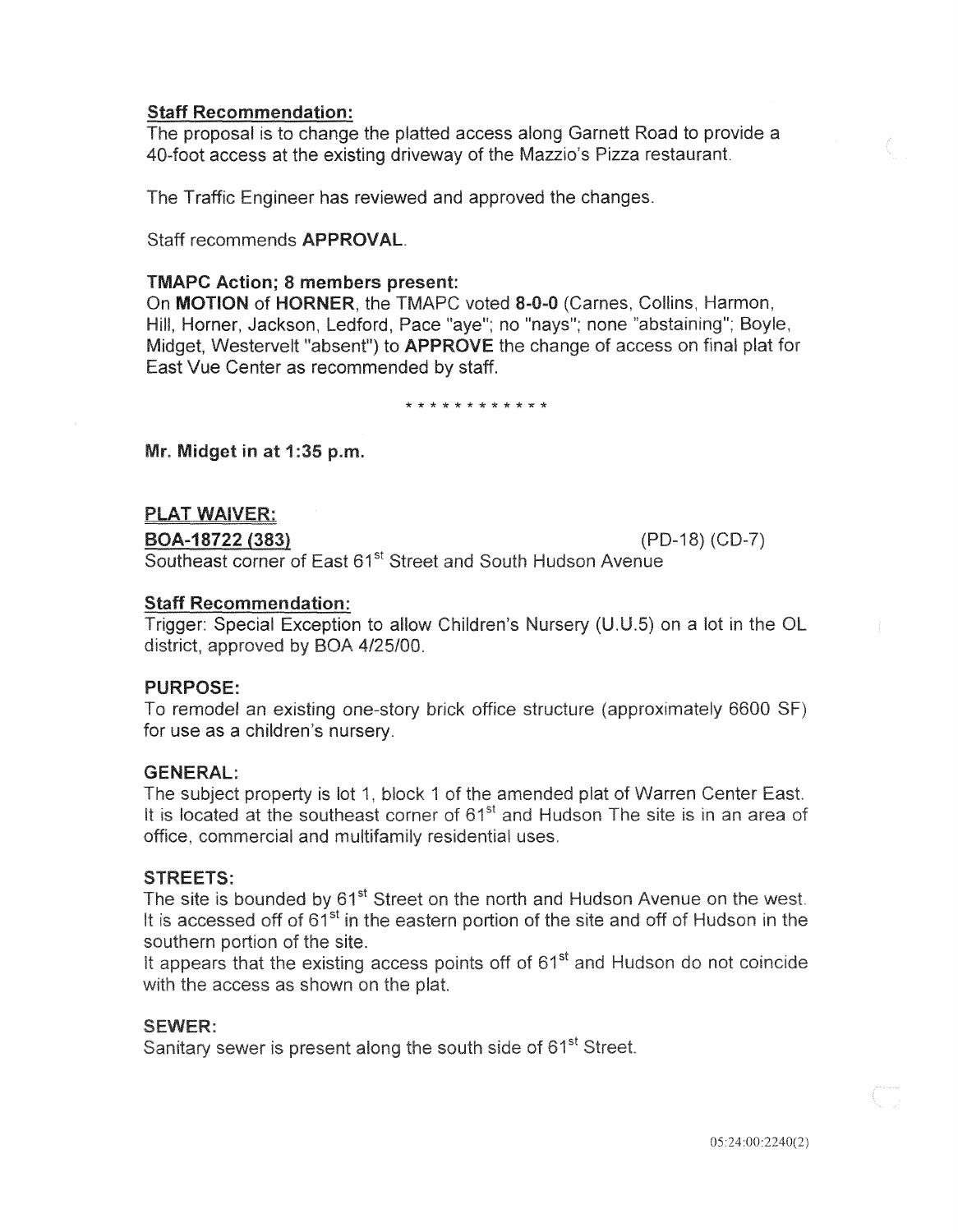## **WATER:**

Water is present along the east side of Hudson and the south side of 61<sup>st</sup> Street.

## Staff provides the following comments from the TAC meeting.

## 1. Streets:

- Somdecerff, Streets: indicated that additional radius at the corner of 61<sup>st</sup> and Hudson would be required.
- French, Traffic: indicated that a change in access should be processed to line up the existing with the platted.

#### Conclusions:

TAC comments were limited to those noted above. The property is lot 1 of block 1 of Amended Plat for the Warren Center East Addition.

Based on the TAC discussion and the checklist, which reflects the policies of TMAPC. Staff recommends APPROVAL of the request for plat waiver subject to additional radius return dedication and processing of change of access.

It shall be the policy of the Tulsa Metropolitan Area Planning Commission that all requests for plat waivers shall be evaluated by the staff and by the Technical Advisory Committee based on the following list. After such evaluation, TMAPC Staff shall make a recommendation to the TMAPC as to the merits of the plat waiver request accompanied by the answers to these questions:

## A YES answer to the following 3 questions would generally FAVORABLE to a plat waiver:

| 1) Has property previously been platted?<br>2) Are there restrictive covenants contained in a previously | <b>YES NO</b> |  |
|----------------------------------------------------------------------------------------------------------|---------------|--|
| filed plat?                                                                                              |               |  |
| 3) Is property adequately described by surrounding platted<br>properties or street R/W?                  |               |  |
| A YES answer to the remaining questions would generally NOT be<br>favorable to a plat waiver:            |               |  |
| 4) Is right-of-way dedication required to comply with major<br>street and highway plan?                  |               |  |
| 5) Will restrictive covenants be filed by separate instrument?                                           |               |  |

6) Infrastructure requirements

## a) Water

| i) Is a main line water extension required?      | $\mathcal{L}$ |
|--------------------------------------------------|---------------|
| ii) Is an internal system or fire line required? | $\mathcal{L}$ |
| iii) Are additional easements required?          | $\mathscr{I}$ |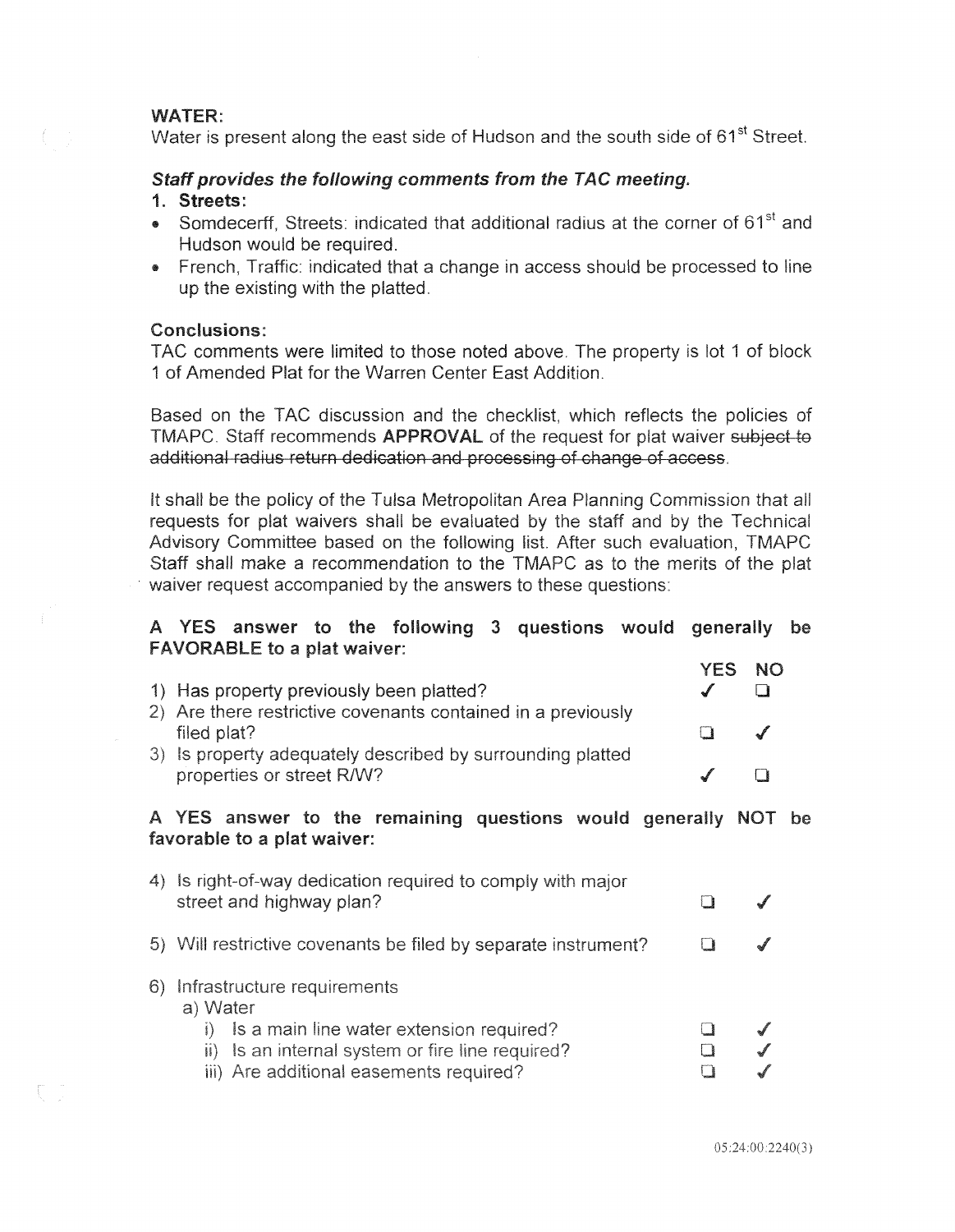|                                            | b) Sanitary Sewer<br>Is a main line extension required?<br>D.<br>ii) Is an internal system required?<br>iii) Are additional easements required?                                   | ∦<br>$\Box$<br>□                |  |
|--------------------------------------------|-----------------------------------------------------------------------------------------------------------------------------------------------------------------------------------|---------------------------------|--|
|                                            | c) Storm Sewer<br>i) Is a $P.F.P.I.$ required?<br>ii) Is an Overland Drainage Easement required?<br>iii) Is on-site detention required?<br>iv) Are additional easements required? | $\Box$<br>$\Box$<br>$\Box$<br>Π |  |
| 7)                                         | Floodplain<br>a) Does the property contain a City of Tulsa (Regulatory)<br>Floodplain?<br>b) Does the property contain a F.E.M.A. (Federal) Floodplain?                           | ⊔<br>$\Box$                     |  |
|                                            | 8) Change of Access<br>a) Are revisions to existing access locations necessary?                                                                                                   |                                 |  |
| 9).                                        | Is the property in a P.U.D.?<br>a) If yes, was plat recorded for the original P.U.D.?                                                                                             | $\Box$                          |  |
| 10) Is this a Major Amendment to a P.U.D.? |                                                                                                                                                                                   |                                 |  |
|                                            | a) If yes, does the amendment make changes to the<br>proposed physical development of the P.U.D.?                                                                                 |                                 |  |

If, after consideration of the above criteria, a plat waiver is granted on *unplatted* properties, a current ALTA/ACSM/NSPS Land Title Survey (and as subsequently revised) shall be required. Said survey shall be prepared in a recordable format and filed at the County Clerk's office.

## **Applicant's Comments:**

Ted Sack, 111 South Elgin, Tulsa, Oklahoma 74120, that the subject application is for an existing facility and there are no changes that would necessitate the additional right-of-way. He explained that the additional 30' radius required at 61<sup>st</sup> and Hudson would be an encroachment onto the parking lot. He commented that 61<sup>st</sup> Street has been widened to its potential. Hudson is a double 80' street with a median located on the west side of the subject property.

Mr. Sack indicated that the additional 30' radius is not needed by the City of Tulsa for widening purposes. He commented that the request is a matter of policy because it is a subdivision regulation at this point and time.

Mr. Sack requested that the plat waiver be approved and do not make the 30' radius a requirement.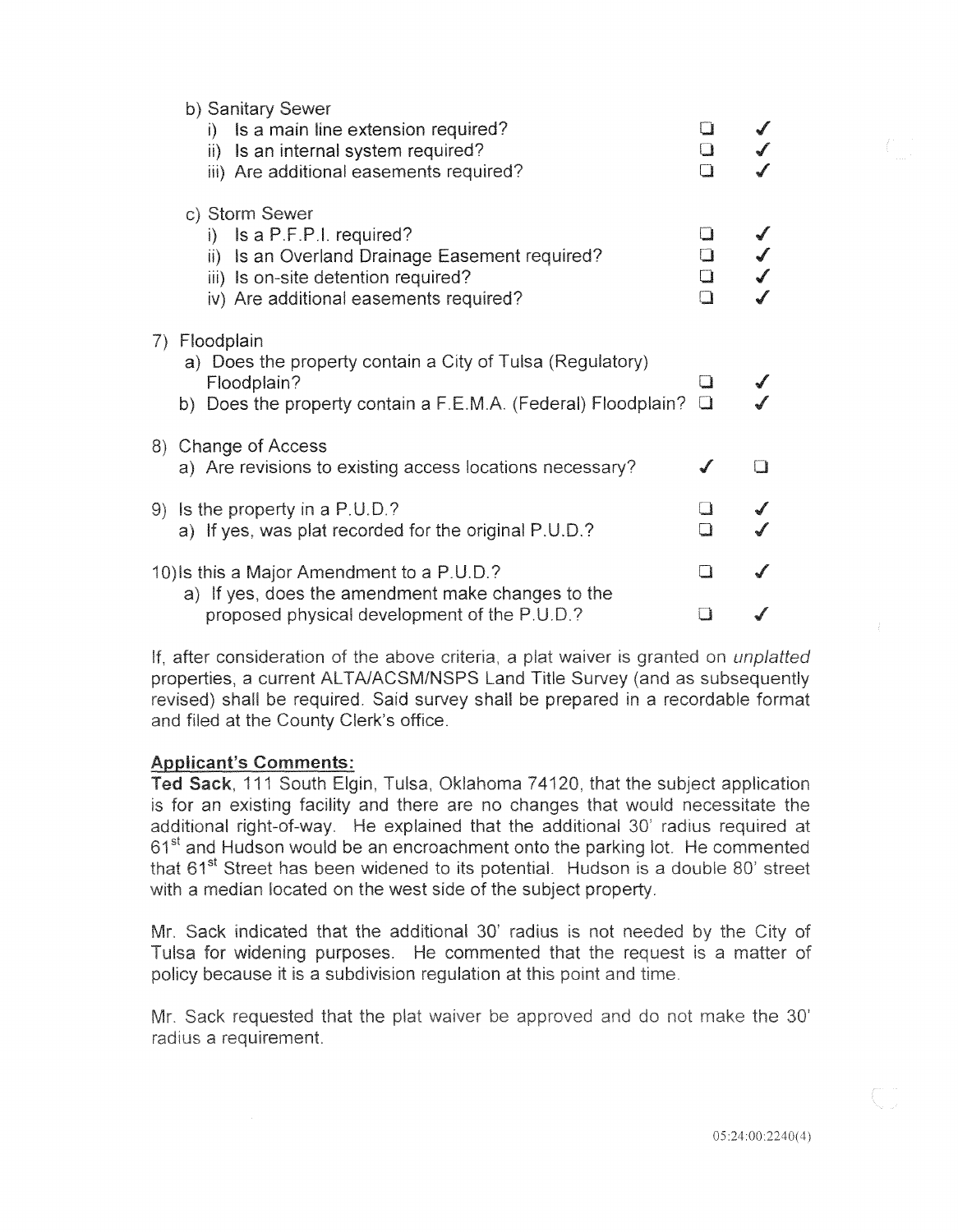Mr. Bruce informed the Planning Commission that Mr. Somdecerff stated that should  $61<sup>st</sup>$  Street sometime in the future be widened to five-lanes, the 30' radius would needed. Currently, the City of Tulsa does not need the 30' radius. Mr. Bruce stated that this is a Traffic Engineering issue and staff is presenting Traffic Engineering's request. This is a position that Traffic Engineering has taken to preserve potential for change in the future.

After a lengthy discussion it was determined that the 30' radius was necessary and would encroach onto the existing parking lot

#### There were no interested parties wishing to speak.

#### TMAPC Action; 9 members present:

On MOTION of CARNES, the TMAPC voted 9-0-0 (Carnes, Collins, Harmon, Hill, Horner, Jackson, Ledford, Midget, Pace "aye"; no "nays"; none "abstaining"; Boyle, Westervelt "absent") to APPROVE the plat waiver for BOA-18722 per staff recommendation; except with deletion of the requirement for additional right-ofway dedication for curb radii at the intersection with 61<sup>st</sup> Street South.

#### \* \* \* \* \* \* \* \* \* \* \* \*

# CONTINUED ZONING PUBLIC HEARING

**APPLICATION NO.: PUD-405-H** 

MAJOR AMENDMENT

**Applicant: Wayne Alberty** 

 $(PD-18) (CD-8)$ 

South of the southwest corner of East 91<sup>st</sup> Street and South Location: **Memorial Drive** 

#### **Staff Recommendation:**

The subject tract contains 5.25 acres and is located south of the southwest corner of East 91<sup>st</sup> Street and South Memorial Drive. The tract is described as Lots 5 and 6, Block 2, 9100 Memorial.

South Pointe Chevrolet has been operating its dealership on Lot 5 for over six years. It expanded its operation to the south onto Lot 2 in July of 1994 for a parking lot for display of new and pre-owned automobiles. South Pointe Chevrolet currently proposes to expand its operation in the service area.

The proposed amendment is to add 16,000 SF to the existing facility on Lot 5. The additional building square footage would include a new service write-up area for 24 service bays. The new addition would be extending into Lot 6.

The new additions would displace existing parking spaces. This would necessitate a reconfiguration of the existing parking areas and the addition of 62 parking spaces on the undeveloped portion of Lot 6.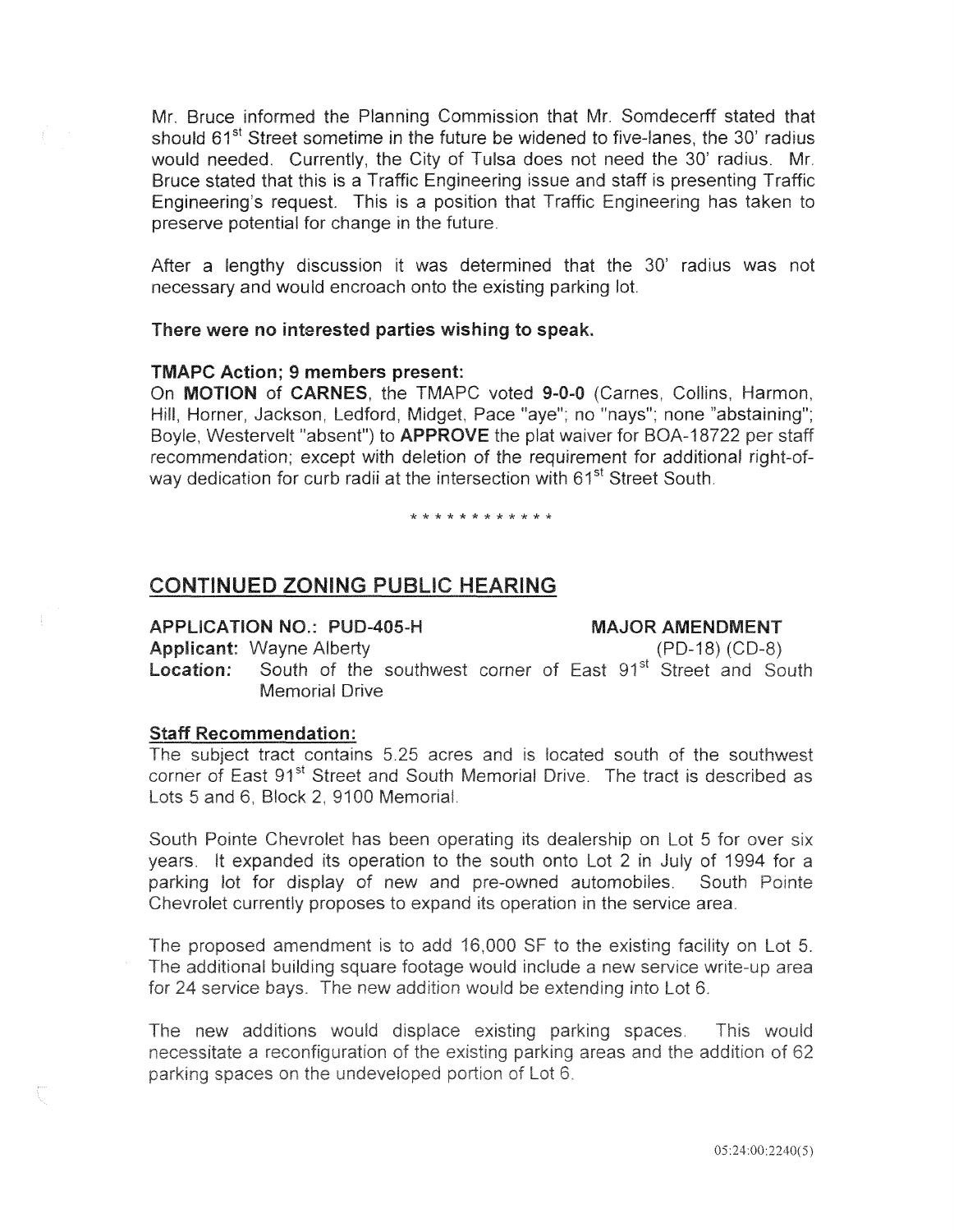As a result of the reconfiguration of the parking areas, 10,551 SF of landscaped area would be lost. The result will leave 28,125 SF of landscaped area for and 6. The landscaped area will be 12.3% of net land area, exceeding the  $7\%$ requirement established in PUD-405 approval in November 1985.

Staff finds the uses and intensities of development proposed and as modified by staff to be in harmony with the spirit and intent of the Code. Based on the following conditions, staff finds PUD-405-H, as modified by staff, to be: (1) consistent with the Comprehensive Plan; (2) in harmony with the existing and expected development of surrounding areas; (3) a unified treatment of the development possibilities of the site; and (4) consistent with the stated purposes and standards of the PUD Chapter of the Zoning Code.

Therefore, staff recommends APPROVAL of PUD-405-H subject to the following conditions:

1. The applicant's Outline Development Plan and Text be made a condition of approval, unless modified herein.

## 2. Development Standards:

| Land Area (net)               | 5.25 Acres               |
|-------------------------------|--------------------------|
| Maximum Building Floor Area   | 48,051 SF                |
| Maximum Building Height       | 35 FT or Two-<br>stories |
| <b>Minimum Parking Spaces</b> | 374                      |
| Net Landscaped Area           | 28,125 SF or 12.3%       |

Except as above modified, the development standards of PUD-405, as amended, shall remain applicable.

#### There were no interested parties wishing to speak.

#### **Applicant's Comments:**

Mr. Wayne Alberty, 201 West 5<sup>th</sup> Street, Tulsa, Oklahoma 74103, stated that he is in agreement with the staff recommendation.

#### **TMAPC Action: 9 members present:**

On MOTION of HORNER, the TMAPC voted 9-0-0 (Carnes, Collins, Harmon, Hill, Horner, Jackson, Ledford, Midget, Pace "aye"; no "nays"; none "abstaining"; Boyle, Westervelt "absent") to recommend APPROVAL of the major amendment for PUD-405-H as recommended by staff.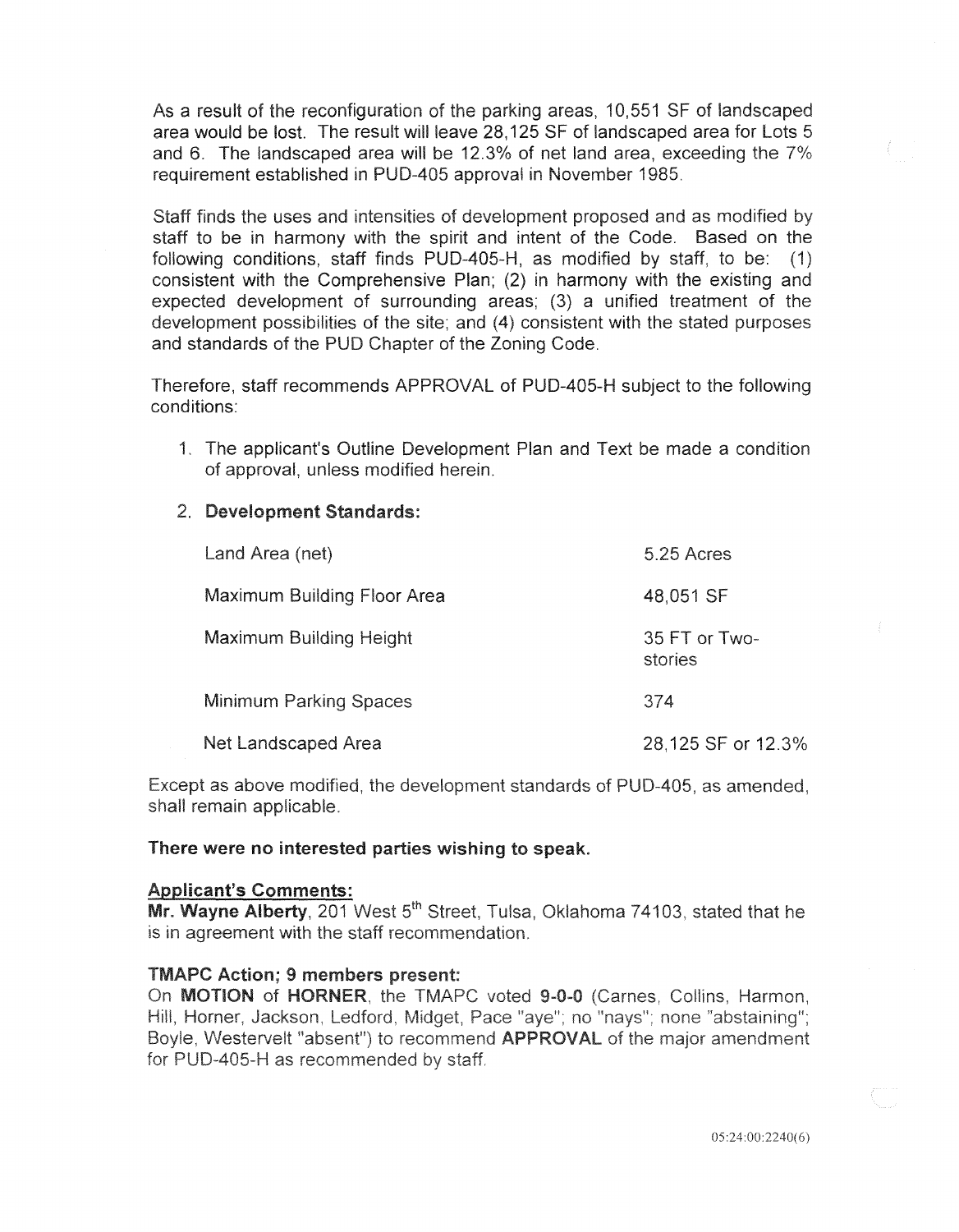#### Legal Description for PUD-405-H:

Lots 5 and 6, Block 2, 9100 Memorial Addition, an addition to the City of Tulsa, County of Tulsa, State of Oklahoma, from PUD-405-G to PUD-405-H (Planned Unit Development).

\* \* \* \* \* \* \* \* \* \* \*

# ZONING PUBLIC HEARING

APPLICATION NO.: PUD-355-B MAJOR AMENDMENT

Applicant: Ricky Jones

(PD-18) (CD-8) **Location:** North and west of the northwest corner of East 91<sup>st</sup> Street and South Yale Avenue

## **Staff Recommendation:**

Mr. Stump informed the Planning Commission that the applicant has requested a continuance to June 7, 2000. Staff had no objection to the continuance.

There were no interested parties wishing to speak.

## TMAPC Action; 9 members present:

On MOTION of HORNER, the TMAPC voted 9-0-0 (Carnes, Collins, Harmon, Hill, Horner, Jackson, Ledford, Midget, Pace "aye"; no "nays"; none "abstaining"; Boyle, Westervelt "absent") to **CONTINUE** the major amendment for PUD-355-B to June 7. 2000 at 1:30 p.m.

#### \* \* \* \* \* \* \* \* \* \* \* \*

# **OTHER BUSINESS:**

APPLICATION NO.: PUD-360-A **DETAIL SITE PLAN** Applicant: Jerry Ledford, Jr.  $(PD-18) (CD-8)$ West and north of the northwest corner of 91<sup>st</sup> Street South and Location: **Memorial Drive** 

#### **Staff Recommendation:**

The Detail Site Plan is for an 8,250 SF Dollar General Store in Development Area 2-C. Staff has reviewed the site plan and finds that it complies with the PUD development standards. Therefore, staff recommends APPROVAL of the Detail Site Plan for PUD-360-A, subject to the following condition:

An acceptable detail of the screening surrounding the bulk trash container is provided.